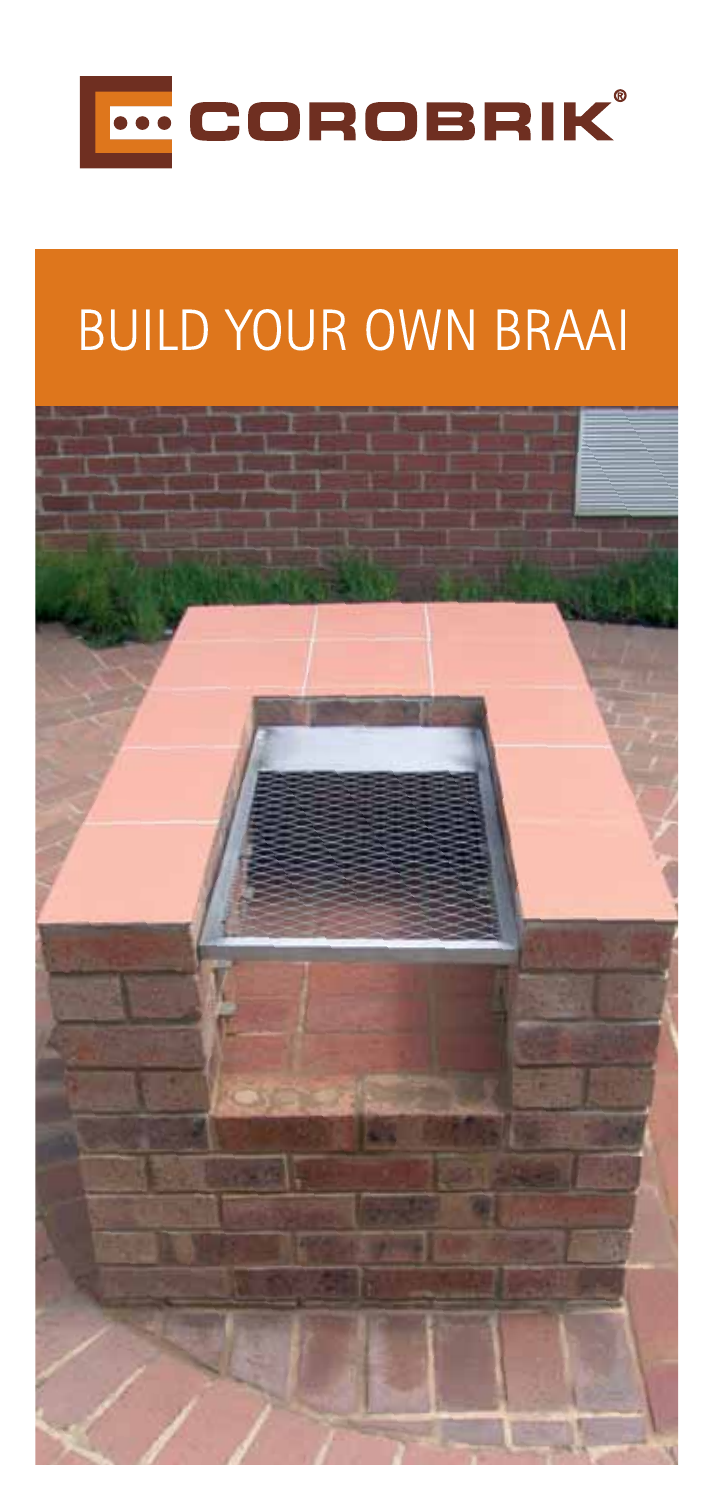### Make sure you understand the drawing & instructions

We have kept this project as simple as possible - you should be able to complete it in a weekend. Every stage has been illustrated with drawings. All you have to do is follow the stages. The plan and elevation drawings show the overall dimensions of the braai and the exploded perspective drawing shows how each course is to be laid.

### Materials and components YOU WILL NEED

#### **Before starting, check that you have the following:**

- 254 clay face bricks
- 147 ordinary clay NFP building bricks (plaster brick, common brick)
- 21 matching 50mm clay pavers
- 1m2 of capping tiles for the top surface
- tile adhesive and grout, 0,5m3 mortar sand
- • 2 pockets of cement
- timber, to make a door and frame for the storage area (optional)a

#### **One metal components kit consisting of:**

- 1 firegrate plate, one combined grill and warming plate
- 15 support lugs 120 x 40 x 6mm
- 3 mild steel bars 700 x 76 x 10mm

### Tools you will need

You will only need a few tools:

- a bricklayer's trowel
- a 900mm spirit level
- a brick hammer, a bricklayer's line and pins or corner blocks
- a square and a ruler or tape measure.

The book 'Bricklaying is Easy' (available from The Clay Brick Association and selected bookstores) will show you the technique for handling the tools.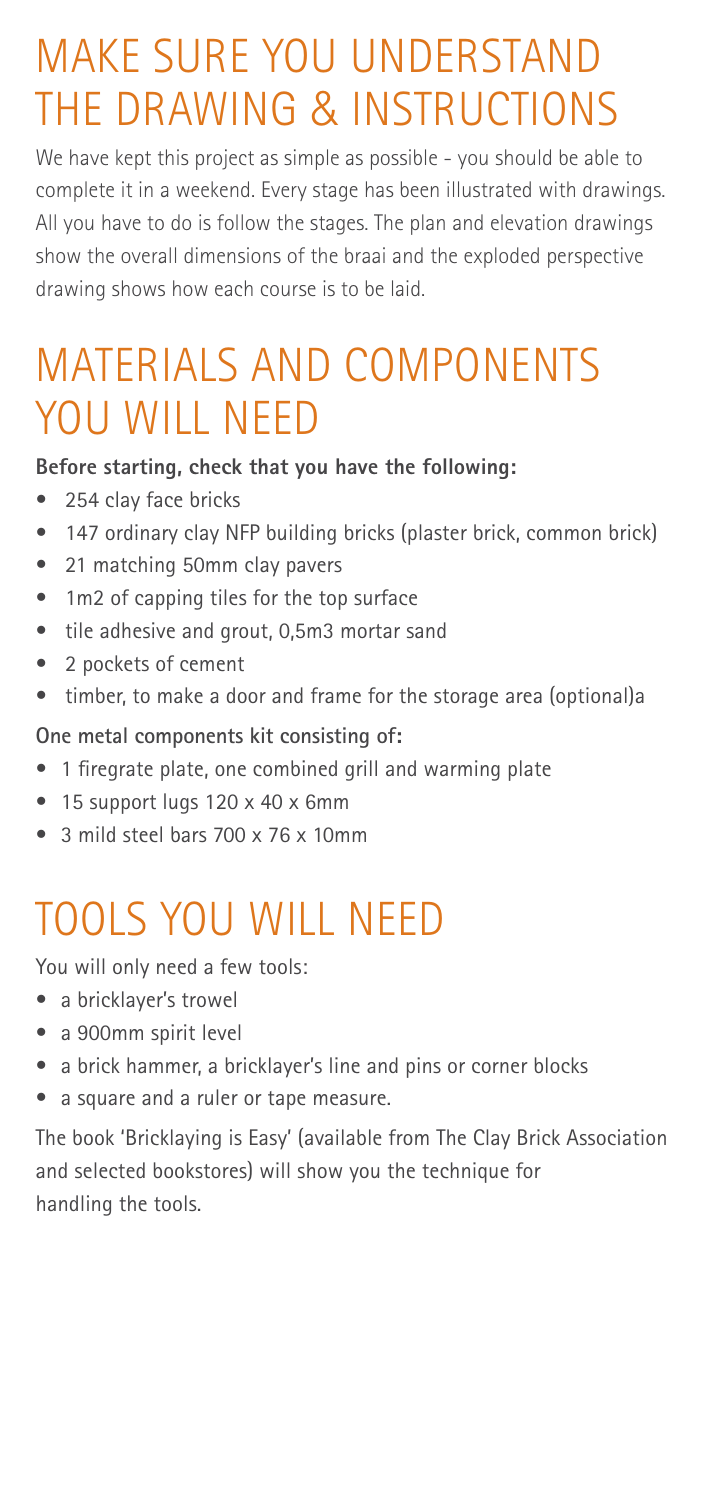### **FOUNDATION**

If you have a hard level floor, as in the corner of a patio, it will be all the foundation you need and you can set your bricks out on it. However, if you are working on bare ground, clear and level an area about 150mm larger all round than the size of the completed braai. Then excavate about two courses deep (160mm) and fill up with bricks and mortar. Check your levels all the way. Allow to dry for a few hours.

#### NOTE:

Quantities shown exclude materials used in this foundation.

# SFTTING OUT

Set out the back line by stretching a line between two bricks. The distance between the inside faces of the bricks should be equal to the length of the braai. Use a square to take a line off at a right angle from the inner corner of the right hand brick (see illustration). Measure off the width against this line and secure the line with a brick. Use a pencil to mark the two lines you have set out. Place bricks loosely, allowing 10mm gaps for mortar. From this square base you can now complete the perimeter set of bricks as seen in the drawing for the first course. Once this is done, remove the loose bricks and you can start laying the bricks in mortar, following the pattern in the drawing for the first course and using clay face or clay plaster bricks where appropriate

# Laying the courses

For simplicity, we show exactly how the bricks are to be laid in each course, allowing a 10mm bed joint between each course. Spread the mortar evenly. Constantly check levels and plumb. Strike joints with tip of trowel to keep them neat. Watch for positioning of steel lugs and the bars, which support the brick roof over the wood store (see illustration). Note that the central area beneath the hearth is not visible on courses 1 to 5 inclusive and you can use the clay plaster bricks (NFP bricks) to fill up here instead of clay face bricks. For course 6 fill the central area with a 50mm thick clay paving brick, in either a similar or contrasting colour, to create the hearth area where the hot ashes will accumulate during cooking.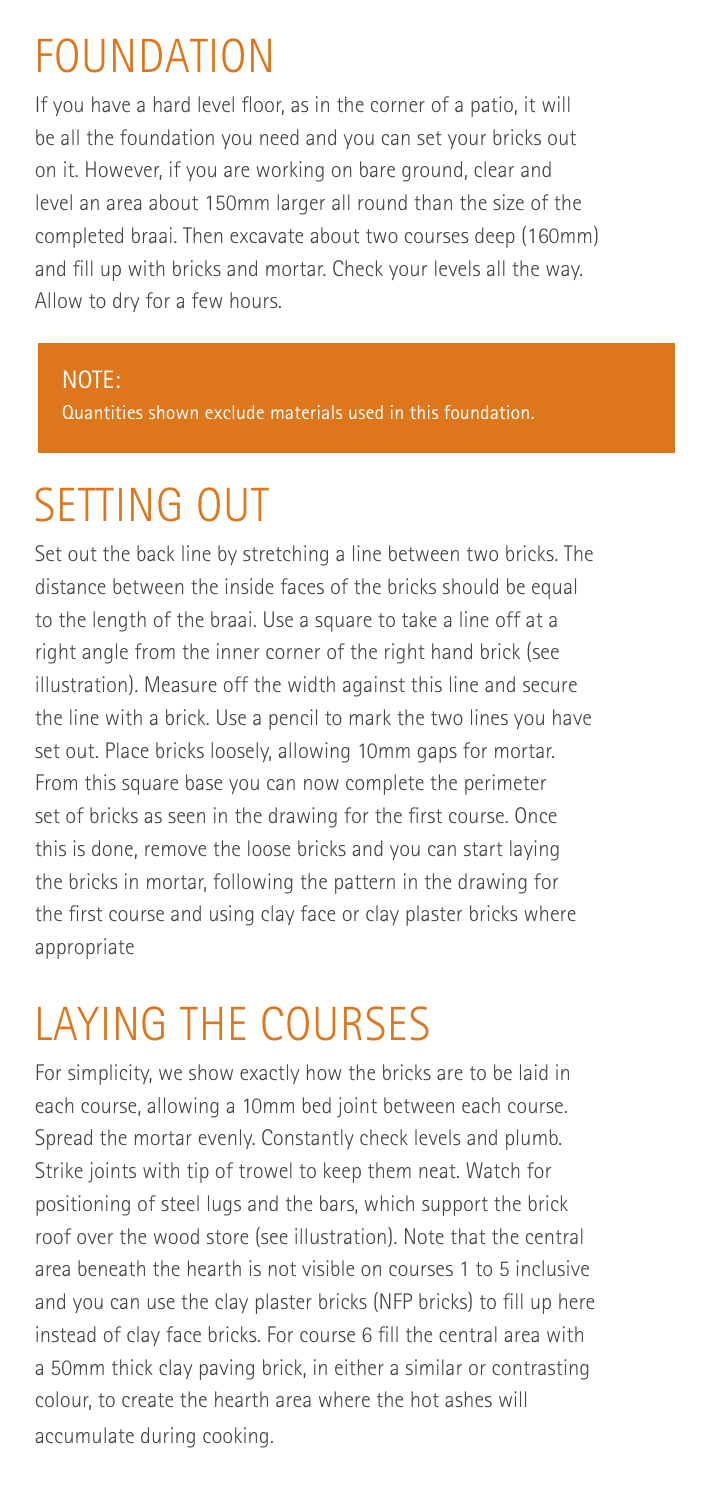#### **Plan**



#### **Front Elevation**



#### **End Elevation**



#### **Cross Section A-A**

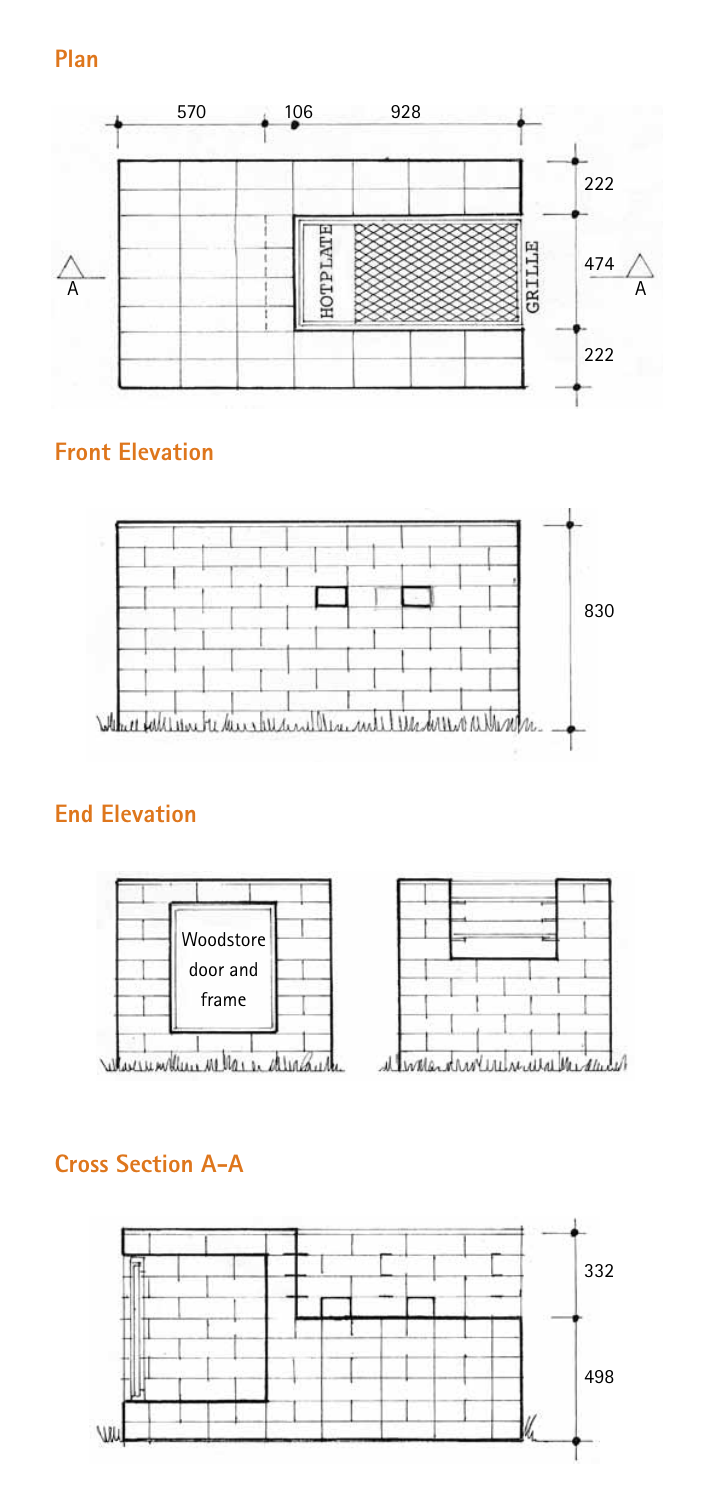